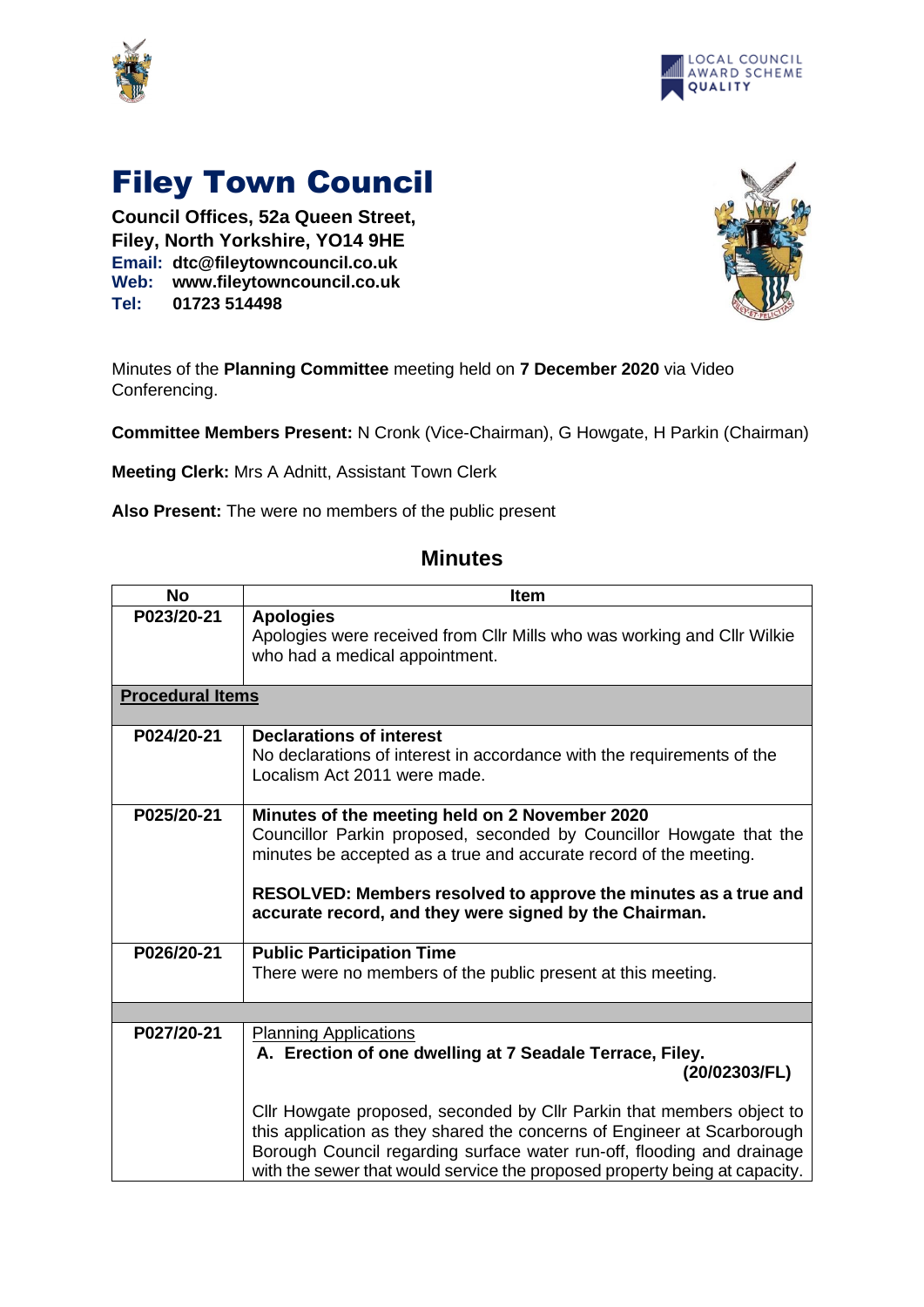



|              | There were also concerns about vehicular access to the property and<br>parking.                                                                                                                                                                                                                                                                                                                            |
|--------------|------------------------------------------------------------------------------------------------------------------------------------------------------------------------------------------------------------------------------------------------------------------------------------------------------------------------------------------------------------------------------------------------------------|
| P027/20-21.1 | <b>RESOLVED:</b> Committee resolved that they wished to object to this<br>application as they were concerned about drainage, surface water run-off,<br>and flooding. There were also concerns regarding vehicular access to the<br>property and parking provision.                                                                                                                                         |
|              | B. Variation of condition 1 of decision reference 19/01453/FL to allow<br>alterations to positioning of 8 holiday homes, site levels and<br>The<br>Parade,<br>retaining<br>walls<br>at<br>Moor<br>Road,<br>Filey.<br>(20/02207/FLA)                                                                                                                                                                        |
|              | Cllr Parkin proposed, seconded by Cllr Howgate that members do not<br>issue an objection to this variation of Condition 1.                                                                                                                                                                                                                                                                                 |
| P027/20-21.2 | <b>RESOLVED:</b> Committee resolved not to issue an objection to this<br>variation of condition of decision reference 19/01453/FL to allow<br>alterations to positioning of 8 holiday hones, site levels and retaining walls<br>at The Parade, Moor Road, Filey.                                                                                                                                           |
|              | C. Erection of a one and two storey rear extension at 5 Muston Road,<br>Filey. (20/02201/HS)                                                                                                                                                                                                                                                                                                               |
|              | Cllr Cronk proposed, seconded by Cllr Howgate that members support<br>this application and had no objections.                                                                                                                                                                                                                                                                                              |
| P027/20-21.3 | <b>RESOLVED:</b> Committee resolved to support this application and had no<br>objections. These comments be submitted to Planning Services at<br>Scarborough Borough Council by the Clerk.                                                                                                                                                                                                                 |
|              | D. Erection of side and rear extension at 28 Welford Road, Filey.<br>(20/02438/HS)                                                                                                                                                                                                                                                                                                                         |
|              | Cllr Parkin proposed, seconded by Cllr Howgate that members support<br>this application in principle, subject to additional information being<br>provided regarding how surface water run-off from the proposed extension<br>would be dealt with as requested by the Engineering Department at<br>Scarborough Borough Council.                                                                             |
| P027/20-21.4 | <b>RESOLVED:</b> Committee resolved to support the application in principle,<br>subject to addition information being provided regarding how surface<br>water run-off from the proposed extension would be dealt with as<br>requested by the Engineering Department at Scarborough Borough<br>Council. These comments to be submitted to Planning Services at<br>Scarborough Borough Council by the Clerk. |
|              | E. Installation of a balcony at 113 Muston Road, Filey (20/02126/HS)                                                                                                                                                                                                                                                                                                                                       |
|              | Cllr Parkin proposed, seconded by Cllr Cronk that members object to this<br>application. There were grave concerns about the privacy intrusion the<br>balcony had created for neighbouring property. It was also noted that this<br>application was retrospective.                                                                                                                                         |
|              |                                                                                                                                                                                                                                                                                                                                                                                                            |